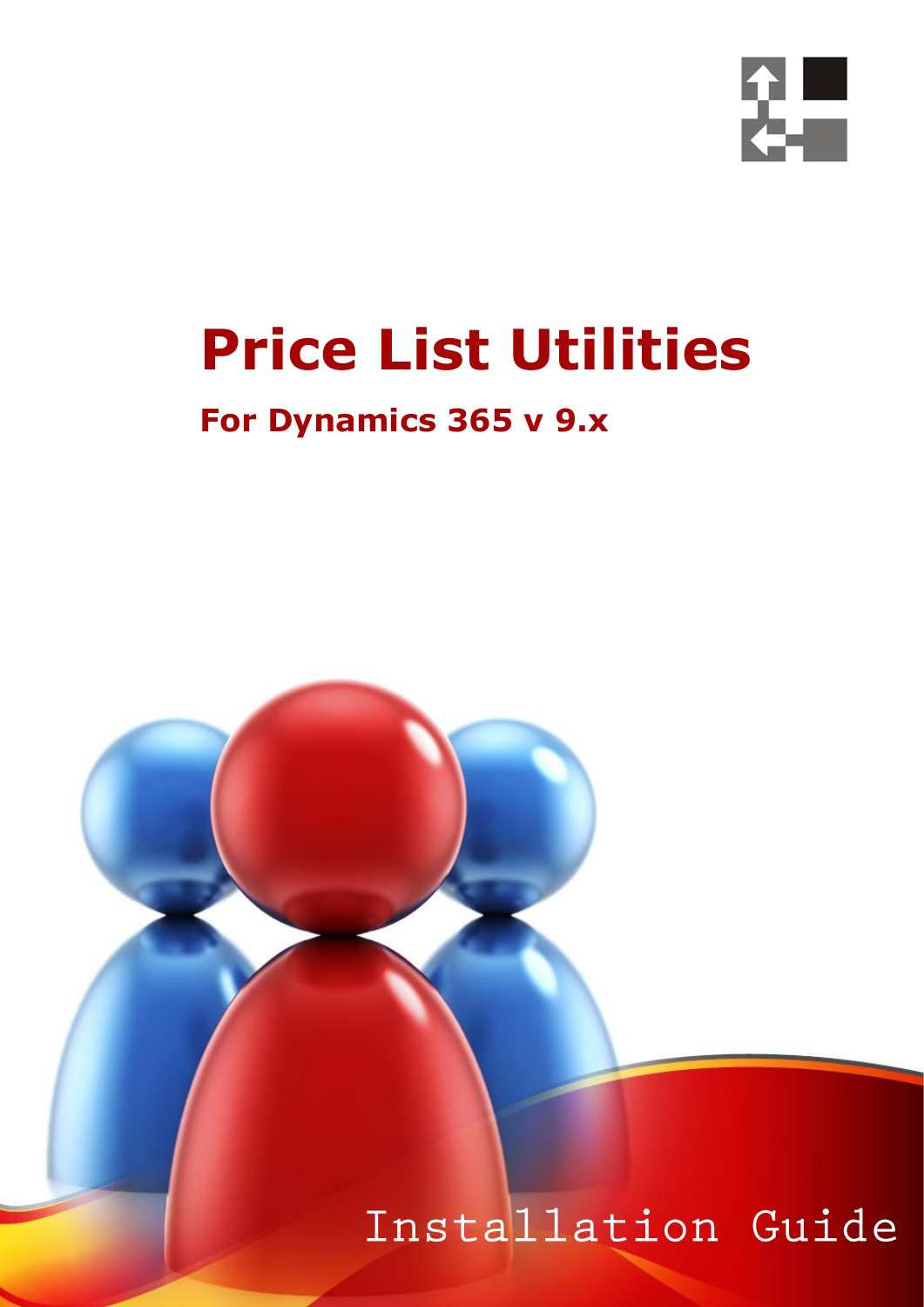- **Copyright** Copyright © 2019 Dynamics Professional Solutions. All rights reserved. Complying with all applicable copyright laws is the responsibility of the user. Without limiting the rights under copyright, no part of this document may be reproduced, stored in or introduced into a retrieval system, or transmitted in any form or by any means (electronic, mechanical, photocopying, recording, or otherwise), or for any purpose, without the express written permission of Dynamics Professional Solutions.
- **Warranty disclaimer** Dynamics Professional Solutions disclaims any warranty regarding the sample code contained in this documentation, including the warranties of merchantability and fitness for a particular purpose
- **Limitation of liability** The content of this document is furnished for informational use only, is subject to change without notice, and should not be construed as any type of commitment by Dynamics Professional Solutions. Dynamics Professional Solutions assumes no responsibility or liability for any errors or inaccuracies that may appear in this manual.
- **License agreement** END USER SOFTWARE LICENSE AGREEMENT PLEASE READ THIS AGREEMENT CAREFULLY

By installing, copying or otherwise using the SOFTWARE, you agree to be bound by the terms of this EULA. If you do not agree to the terms of this EULA, the LICENSOR is unwilling to license the SOFTWARE to you. In such event, you may not use or copy the SOFTWARE, and you should promptly contact the LICENSOR for instructions on return of the product.

THIS IS A LICENSE AGREEMENT ("AGREEMENT") BETWEEN DYNAMICS PROFESSIONAL SOLUTIONS LTD ("LICENSOR"), AND YOU ("LICENSEE" OR "YOU") FOR USE OF THE ACCOMPANYING SOFTWARE AND USER DOCUMENTATION (THE "SOFTWARE"). LICENSOR IS WILLING TO GRANT YOU THE LICENSE TO USE THE SOFTWARE ACCORDING ONLY ON THE CONDITION THAT YOU ACCEPTS ALL TERMS IN THIS AGREEMENT.

The SOFTWARE includes computer software, the associated media, any printed materials, and any "online" or electronic documentation.

- 1. COPYRIGHT. The Software is protected by copyright laws and international copyright treaties, as well as other intellectual property laws and treaties. All title and copyrights in and to the Software and any printed or electronic materials accompanying the Software are owned by the Licensor or its suppliers.
- 2. GRANT OF LICENSE. This EULA grants you the following rights: Software Installation and Use.
- 3. RESTRICTIONS. You may not delete or obscure any copyright, trademark or other proprietary notice on the Software or accompanying printed materials. You may not decompile, modify, reverse engineer, disassemble or otherwise reproduce the Software. You may not copy, rent, lease, sublicense, distribute, publicly display the Software, create derivative works based on the Software or otherwise commercially exploit the Software. You may not "hack," "crack," or otherwise attempt to circumvent any copy protection, access control, or license-enforcement mechanisms associated with or related to the Software. You may not electronically transmit the Software from one computer, console or other platform to another or over a network. You may not use any backup or archival copy of the Software for any purpose other than to replace the original copy in the event it's destroyed or becomes defective.
- 4. TERMINATION. This Agreement is effective until terminated. You may terminate this Agreement at any time by destroying the Software. This Agreement will terminate automatically without notice from Licensor if you fail to comply with any provision of this Agreement. Upon notice of termination, you agree to promptly destroy all your copies of the Software. All provisions of this Agreement as to warranties, limitation of liability, remedies and damages will survive termination.
- 5. LIMITED WARRANTY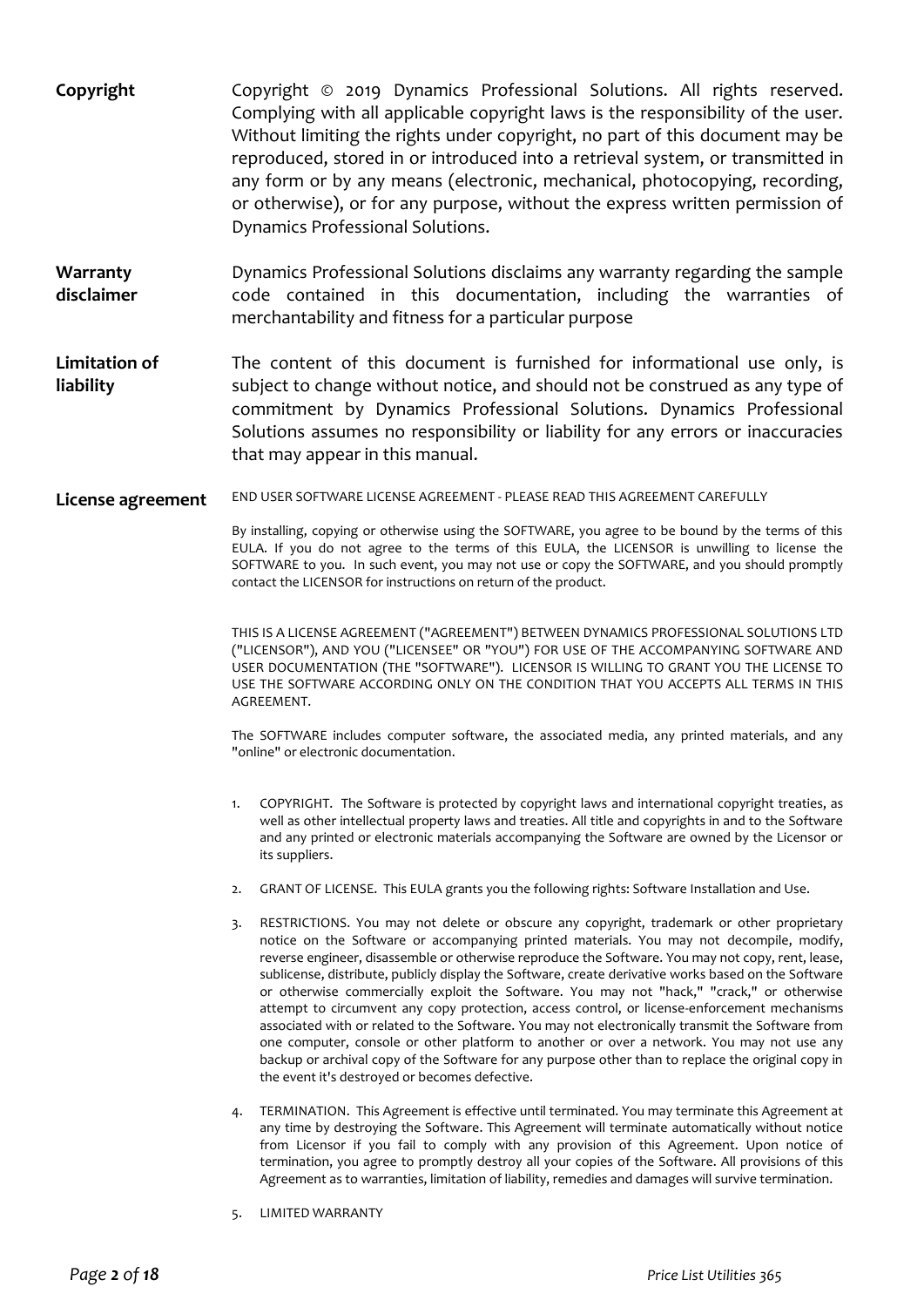THIS SOFTWARE IS LICENSED "AS IS." THE COMPANY MAKES NO WARRANTIES, EXPRESSED OR IMPLIED, INCLUDING WITHOUT LIMITATION THE IMPLIED WARRANTIES OF MERCHANTABILITY OF FITNESS FOR A PARTICULAR PURPOSE, REGARDING THE SOFTWARE. THE COMPANY DOES NOT WARRANT, GUARANTEE OR MAKE ANY REPRESENTATIONS REGARDING THE USE OR THE RESULTS OF THE USE OF THE SOFTWARE IN TERMS OF ITS CORRECTNESS, ACCURACY, RELIABILITY, CURRENTNESS OR OTHERWISE. THE ENTIRE RISK AS TO RESULTS AND PERFORMANCE OF THE SOFTWARE, AND ITS INTERACTION WITH OTHER EQUIPMENT OR SOFTWARE OWNED OR USED BY YOU, IS ASSUMED BY YOU. SOME TERRITORIES DO NOT PERMIT THE EXCLUSION OF IMPLIED WARRANTIES. THE ABOVE EXCLUSION MAY NOT APPLY TO YOU.

IN NO EVENT WILL THE COMPANY, AND ITS DIRECTORS, OFFICERS OR AGENTS (COLLECTIVELY THE COMPANY) BE LIABLE TO YOU FOR ANY CONSEQUENTIAL, INCIDENTAL OR INDIRECT DAMAGES (INCLUDING DAMAGES FOR LOSS OF BUSINESS PROFITS, BUSINESS INTERRUPTION, LOSS OF BUSINESS INFORMATION, AND THE LIKE) ARISING OUT OF THE USE OR THE INABILITY TO USE THE SOFTWARE EVEN IF THE COMPANY INC. HAS BEEN ADVISED OF THE POSSIBILITY OF SUCH DAMAGES. BECAUSE SOME STATES DO NOT ALLOW THE EXCLUSION OR LIMITATION OF LIABILITY FOR CONSEQUENTIAL DAMAGES, THE ABOVE LIMITATIONS MAY NOT APPLY TO YOU.

Copyright (c) 2006-2019 Dynamics Professional Solutions Ltd. All Rights Reserved.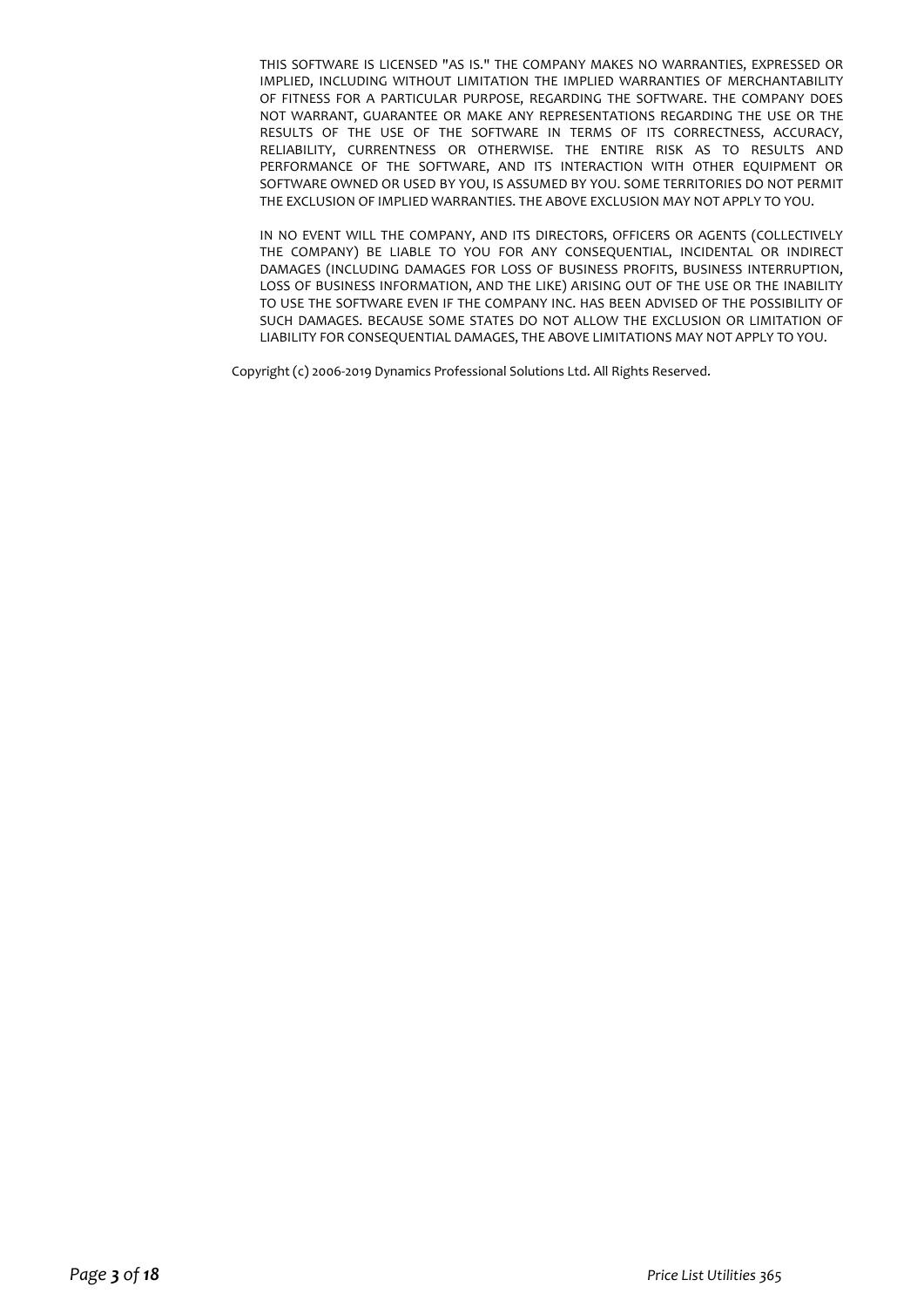### **Table Of Contents**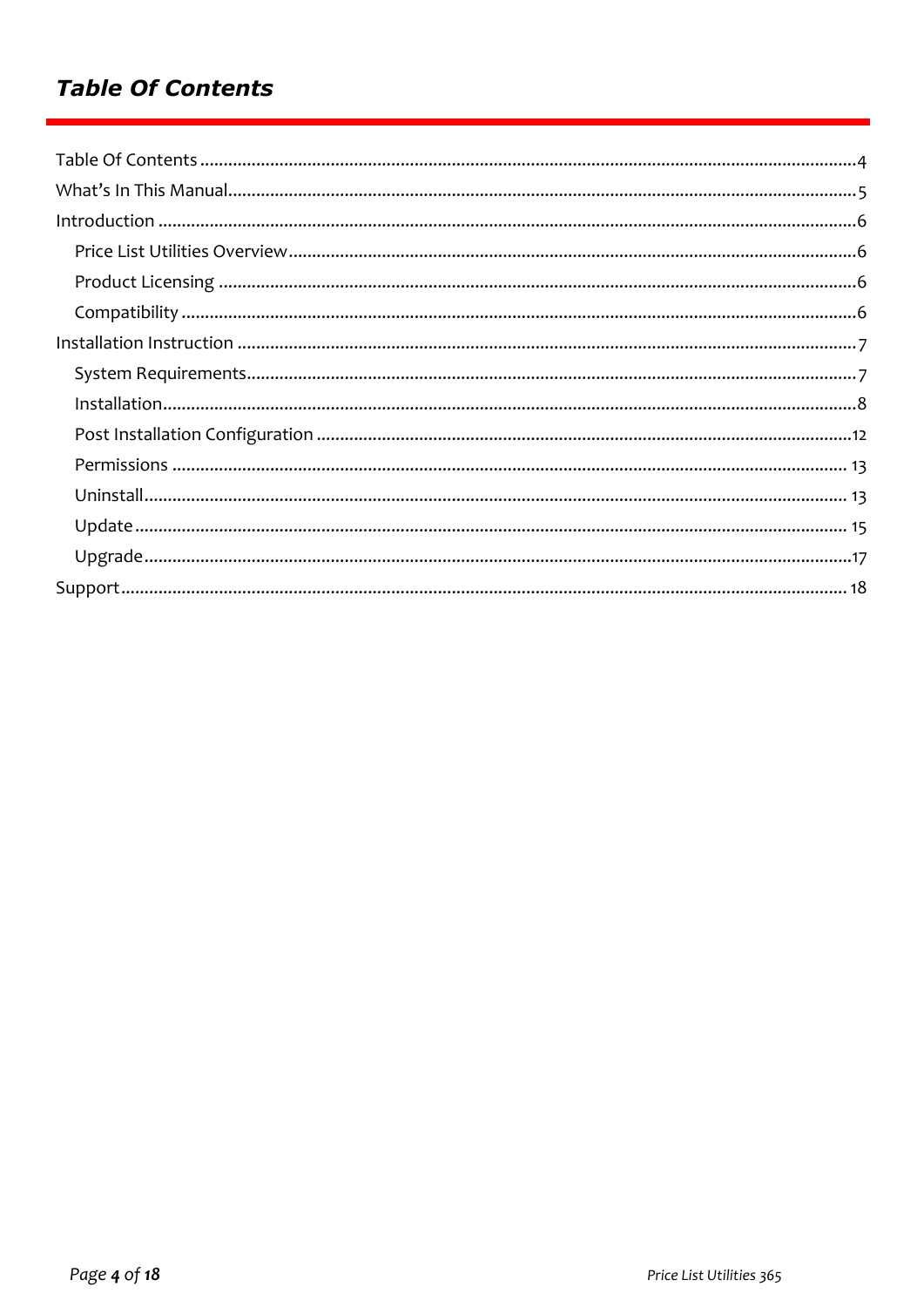This manual provides guidelines for installing and configuring the Price List Utilities add-on for Dynamics 365 2016. It specifies system requirements, contains step-by-step installation guide, gives tips on troubleshooting and describes post installation configuration procedures.

The manual is divided into the following sections:

#### ➢ **Introduction**

In this chapter you can find basic information about Price List Utilities, its licensing and compatibility with Dynamics 365.

#### ➢ **Installation**

In this chapter you can find information about system requirements, how to install and uninstall Price List Utilities. It also contains information about post installation configuration procedures.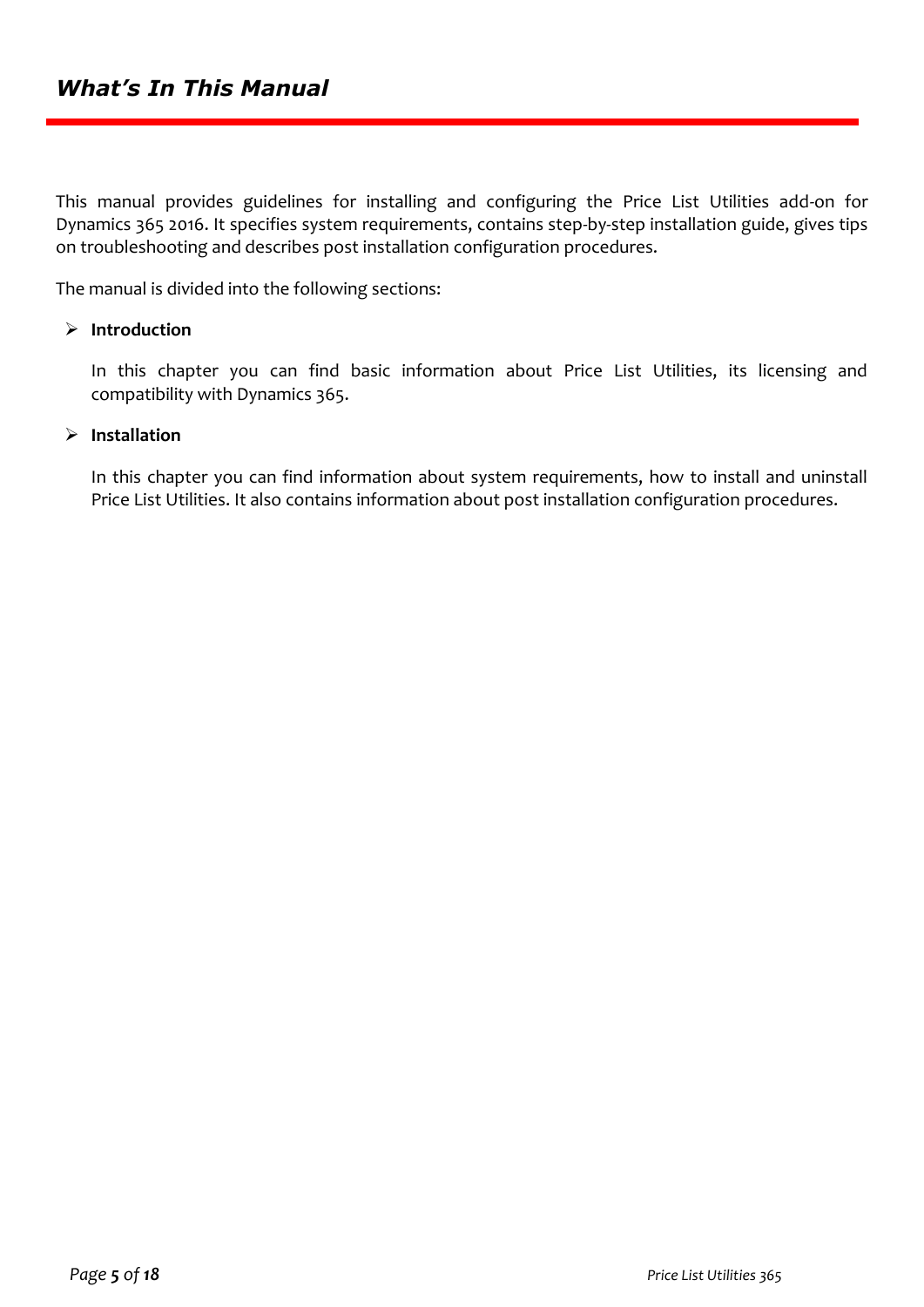This section contains a list of the supported databases and operating environments for Price List Utilities module, as well as the recommended system requirements for servers and client computers.

#### **Price List Utilities Overview**

Price List Utilities is an add-on application specially designed for Dynamics 365. With its intuitive wizard driven interface you will be able to:

- add new price lists items to multiple products
- update pricing information globally (by percentage or fixed amount)
- copy price lists items from one product to multiple products
- copy price list items from a selected price list to multiple price lists
- remove price lists items
- export price list items to a file which can be used later as a source for import
- import or update price lists items from a file
- set default price list on a product

And all of it requires just few simple steps, available directly from Dynamics 365 interface.

Written in HTML 5 it seamlessly integrates with the latest version of the Dynamics 365 2016. Packaged as managed solution is fully compatible with all types of the deployment (on-premises, live). No client or server-side installation needed. This product is licensed per organization.

#### **Product Licensing**

#### **Demo Licenses**

Price List Utilities is licensed per Organization. Demo version is fully functional but allows only five records to be processed. There are no evaluation licenses for this product.

#### **Compatibility**

Price List Utilities is compatible with Dynamics 365 version 9.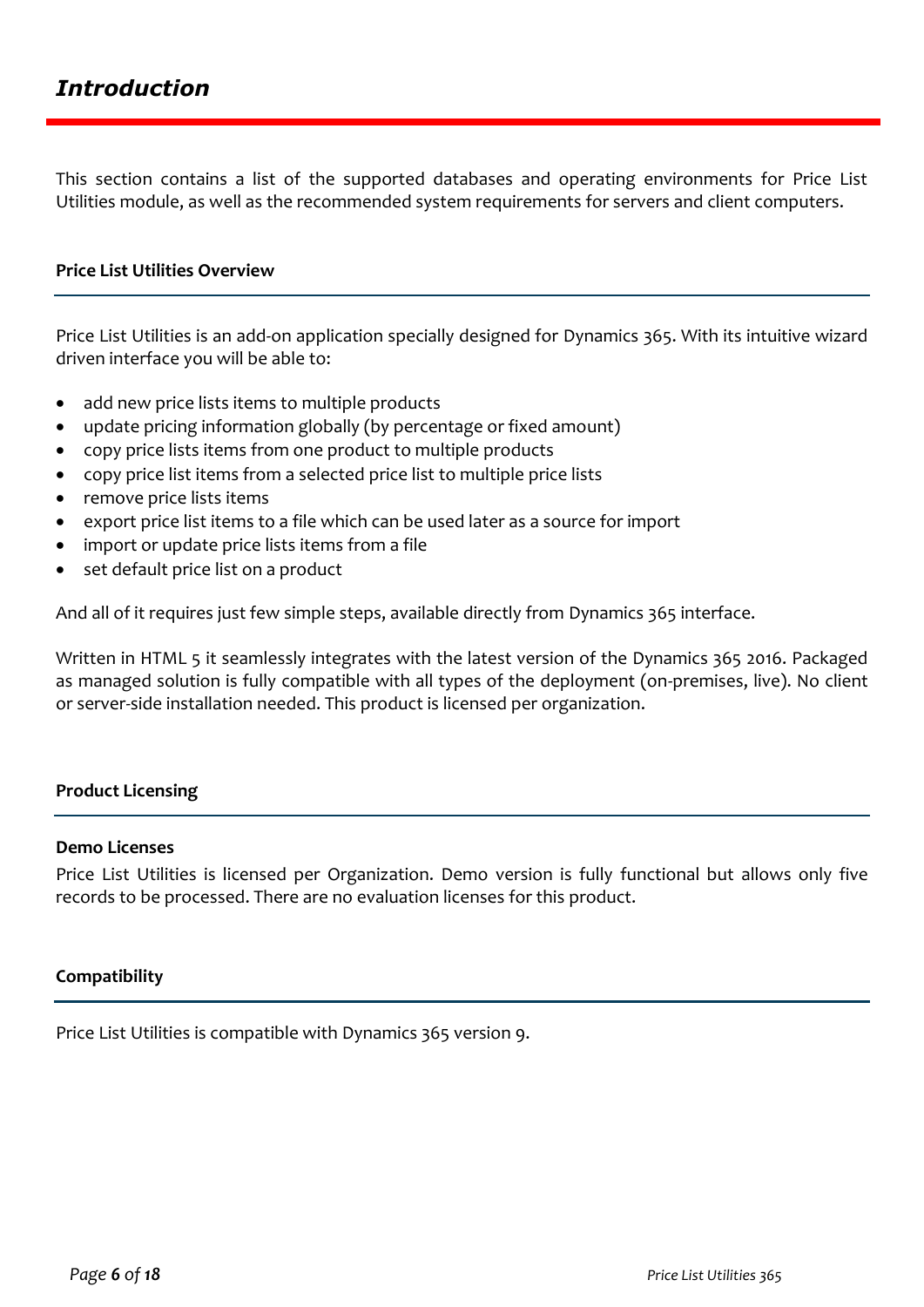In this chapter you can find information about system requirements, how to install and uninstall Price List Utilities on your Dynamics 365 server. It also contains information about post installation configuration procedures.

#### **System Requirements**

This chapter contains a list of the supported databases and operating systems, as well as components that must be installed on a server before you can start Price List Utilities installation process.

#### ➢ **Supported client operating systems**

Windows 10 Windows 8.1 Windows 8 Windows 7 Mac OSX

#### ➢ **Supported browsers\***

Microsoft Edge Internet Explorer 11 (Windows) Latest version of Chrome (Windows) Latest version of Firefox (Windows) Latest version of Safari (Mac OSX)

*\*) Make sure you that have disabled popup blocker in your browser for the CRM domain (please refer to your browser documentation).*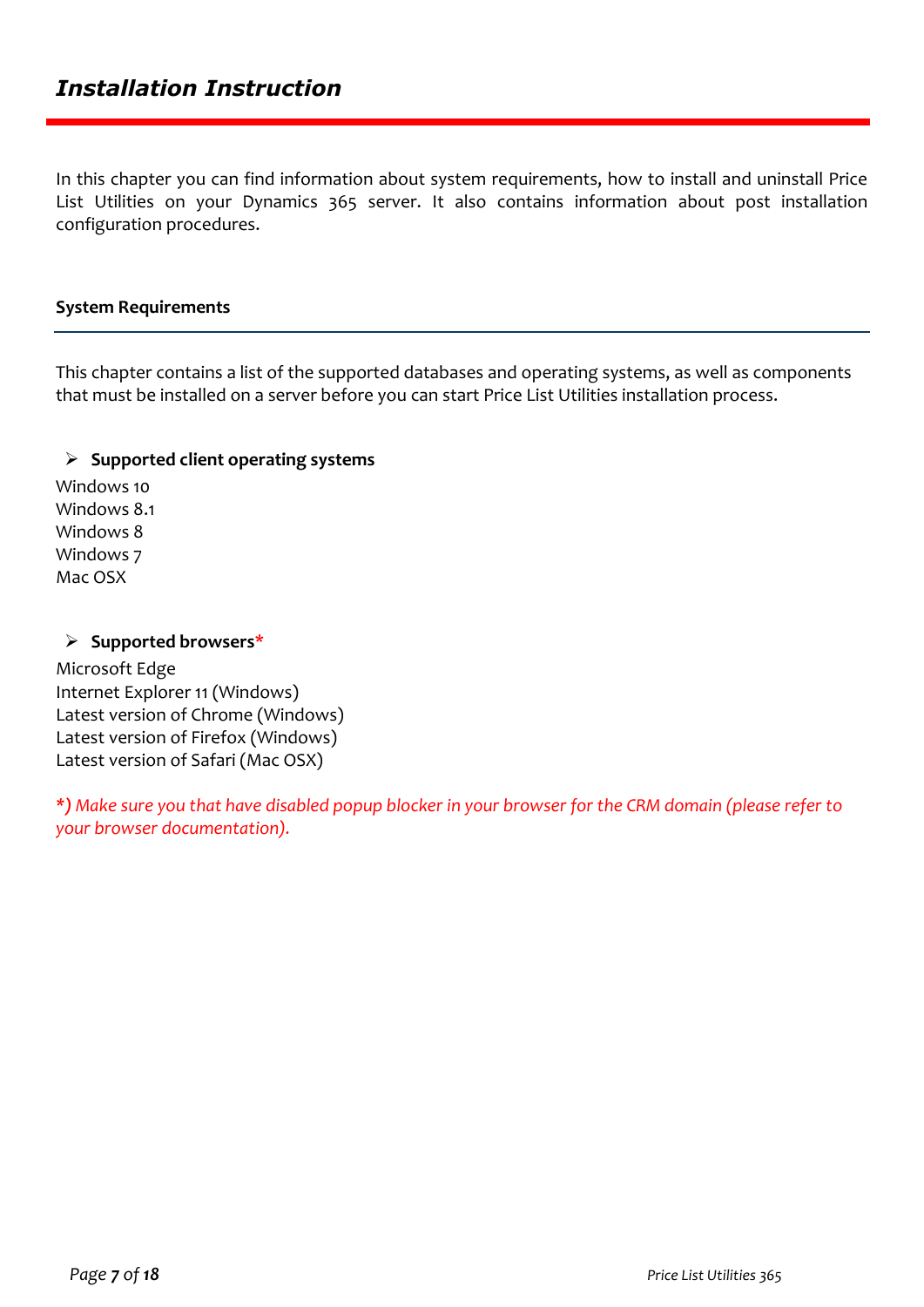#### **Installation**

To use Price List Utilities no client or server-side installation is needed. Product is packaged as managed solution, so you only need to import one compressed (zip) file into your Dynamics 365 deployment. You must have administrator privileges in the Dynamics 365 to install this solution.

#### **1. Obtain required files**

- a. Go to **[http://downloads.dynamics-pros.com](http://downloads.dynamics-pros.com/)**
- b. Click on "Download trial versions of our products link" (login will be required) and download the latest version of the Price List Utilities 2016 (PriceListUtilities 2016.zip).
- c. Unzip PriceListUtilities 365 9.zip. It contains zip file you will be importing into Dynamics 365 and documentation.
	- i. PriceListUtilities 9.xxxxx.x.zip (import second)

#### **2. Import managed solution**

a. If you are using Dynamics 365 9.0 - Login to your Dynamics 365 and go to Solutions in the Settings Area. Click "Import" option in the toolbar.

| m               | Dynamics $365 \sim$        | Settings $\sim$<br>Solutions > |         |                                               |                               |                                                                                                                                                                                                                              |                    | $\odot$ | 7              | € | $\mathbb{R}^n$ |  |
|-----------------|----------------------------|--------------------------------|---------|-----------------------------------------------|-------------------------------|------------------------------------------------------------------------------------------------------------------------------------------------------------------------------------------------------------------------------|--------------------|---------|----------------|---|----------------|--|
|                 | All Solutions *            |                                |         |                                               |                               |                                                                                                                                                                                                                              | Search for records |         |                |   | ρ              |  |
| $8^{\circ}$ New |                            |                                |         |                                               |                               | │ X Delete │ 금 Import   Ba Export   금 Export   금 Clone a Patch   급 Clone Solution   Expoly Solution Upgrade   a Import Translations   Ba Export Translations   Do Publish All Customizations ● Get Solutions from Marketplac |                    |         | More Actions * |   |                |  |
|                 | Name                       | Display Name                   | Version | Installed On $\downarrow$ Package T Publisher |                               | Description                                                                                                                                                                                                                  |                    |         |                |   |                |  |
|                 | ResourceSchedulingDemoData | Field Service Demo Da 1.2.0.1  |         | 30/01/2018 Managed                            | <b>Microsoft Dynamics</b>     | Demo Data for Field Service                                                                                                                                                                                                  |                    |         |                |   |                |  |
|                 | ProjectServiceDemoData     | Project Service Demo 1.1.0.0   |         | 30/01/2018 Managed                            | <b>Microsoft Dynamics</b>     | Demo Data for Project Service                                                                                                                                                                                                |                    |         |                |   |                |  |
|                 | SiteMapCustomization       | Trial Site Map Customi 9.1     |         | 30/01/2018 Managed                            | <b>Microsoft Dynamics 365</b> |                                                                                                                                                                                                                              |                    |         |                |   |                |  |

b. If you are using Dynamics 365 9.1 you might be redirected to PowerApps. Please select Solutions and click "Import" option in the toolbar.

| 冊        | PowerApps                            |                                       |             |                                                                                         |                      |                 |                     | Environment<br>DPS (dpsuk) | $\overline{\tau}$<br>$\checkmark$ | $\begin{array}{ccccccccc}\n\mathbb{Q} & & \mathbb{Q} & & \mathbb{Q} & & \mathbb{Q} & & \mathbb{Q} & & \mathbb{Q} & & \mathbb{Q} & & \mathbb{Q} & & \mathbb{Q} & & \mathbb{Q} & & \mathbb{Q} & & \mathbb{Q} & & \mathbb{Q} & & \mathbb{Q} & & \mathbb{Q} & & \mathbb{Q} & & \mathbb{Q} & & \mathbb{Q} & & \mathbb{Q} & & \mathbb{Q} & & \mathbb{Q} & & \mathbb{Q} & & \mathbb{Q} & & \mathbb{Q} & & \mathbb{Q} & & \mathbb{Q} & & \math$ | $\mathcal{R}$ |
|----------|--------------------------------------|---------------------------------------|-------------|-----------------------------------------------------------------------------------------|----------------------|-----------------|---------------------|----------------------------|-----------------------------------|-----------------------------------------------------------------------------------------------------------------------------------------------------------------------------------------------------------------------------------------------------------------------------------------------------------------------------------------------------------------------------------------------------------------------------------------|---------------|
| $\equiv$ |                                      | $+$ New solution $\leftarrow$ Import  |             | 1 Open AppSource I Publish all customizations I Switch to classic Vy Solution checker V |                      |                 |                     |                            |                                   | $\equiv$ All $\vee$ $\int$ Search                                                                                                                                                                                                                                                                                                                                                                                                       |               |
|          | d Home                               | <b>Solutions</b>                      |             |                                                                                         |                      |                 |                     |                            |                                   |                                                                                                                                                                                                                                                                                                                                                                                                                                         |               |
|          | $\square$ Learn                      | Display name                          |             | Name                                                                                    | Created $\downarrow$ | Version         | Managed externally? |                            |                                   |                                                                                                                                                                                                                                                                                                                                                                                                                                         |               |
|          | $\mathbb F$ Apps                     | Crm Hub                               | $\sim 100$  | msdynce_CRMHub                                                                          | 06/10/2019           | 1.0.20170908.55 | $\Delta$            |                            |                                   |                                                                                                                                                                                                                                                                                                                                                                                                                                         |               |
|          | $+$ Create                           | <b>Customer Service Hub</b>           | <b>SALE</b> | msdynce_CustomerServiceHi 06/10/2019                                                    |                      | 9.0.19094.1008  | Α                   |                            |                                   |                                                                                                                                                                                                                                                                                                                                                                                                                                         |               |
|          | <b>ED</b> Data<br>$\curvearrowright$ | Customer Service Hub Patch            | <b>SALE</b> | msdynce_CustomerServiceHi 06/10/2019                                                    |                      | 9.0.19094.1008  | Α                   |                            |                                   |                                                                                                                                                                                                                                                                                                                                                                                                                                         |               |
|          | Entities                             | <b>Customer Service Hub</b>           | <b>SALE</b> | msdynce_Customerservicehu 06/10/2019                                                    |                      | 9.0.5.0056      | a                   |                            |                                   |                                                                                                                                                                                                                                                                                                                                                                                                                                         |               |
|          | <b>Option Sets</b>                   | Common Data Services Default Solution | <b>SALE</b> | Cr1b769                                                                                 | 06/10/2019           | 1.0.0.0         | a                   |                            |                                   |                                                                                                                                                                                                                                                                                                                                                                                                                                         |               |
|          | Dataflows                            | <b>Default Solution</b>               | <b>SALE</b> | Default                                                                                 | 06/10/2019           | 1.0             | a                   |                            |                                   |                                                                                                                                                                                                                                                                                                                                                                                                                                         |               |
|          | Connections                          |                                       |             |                                                                                         |                      |                 |                     |                            |                                   |                                                                                                                                                                                                                                                                                                                                                                                                                                         |               |
|          | <b>Custom Connectors</b>             |                                       |             |                                                                                         |                      |                 |                     |                            |                                   |                                                                                                                                                                                                                                                                                                                                                                                                                                         |               |
|          | Gateways                             |                                       |             |                                                                                         |                      |                 |                     |                            |                                   |                                                                                                                                                                                                                                                                                                                                                                                                                                         |               |
|          | $p^{\alpha}$ Flows                   |                                       |             |                                                                                         |                      |                 |                     |                            |                                   |                                                                                                                                                                                                                                                                                                                                                                                                                                         |               |
|          | ∘& Al Builder<br>$\curvearrowright$  |                                       |             |                                                                                         |                      |                 |                     |                            |                                   |                                                                                                                                                                                                                                                                                                                                                                                                                                         |               |
|          | Build                                |                                       |             |                                                                                         |                      |                 |                     |                            |                                   |                                                                                                                                                                                                                                                                                                                                                                                                                                         |               |
|          | Models                               |                                       |             |                                                                                         |                      |                 |                     |                            |                                   |                                                                                                                                                                                                                                                                                                                                                                                                                                         |               |
|          | $\boxed{\Box}$ Solutions             |                                       |             |                                                                                         |                      |                 |                     |                            |                                   |                                                                                                                                                                                                                                                                                                                                                                                                                                         |               |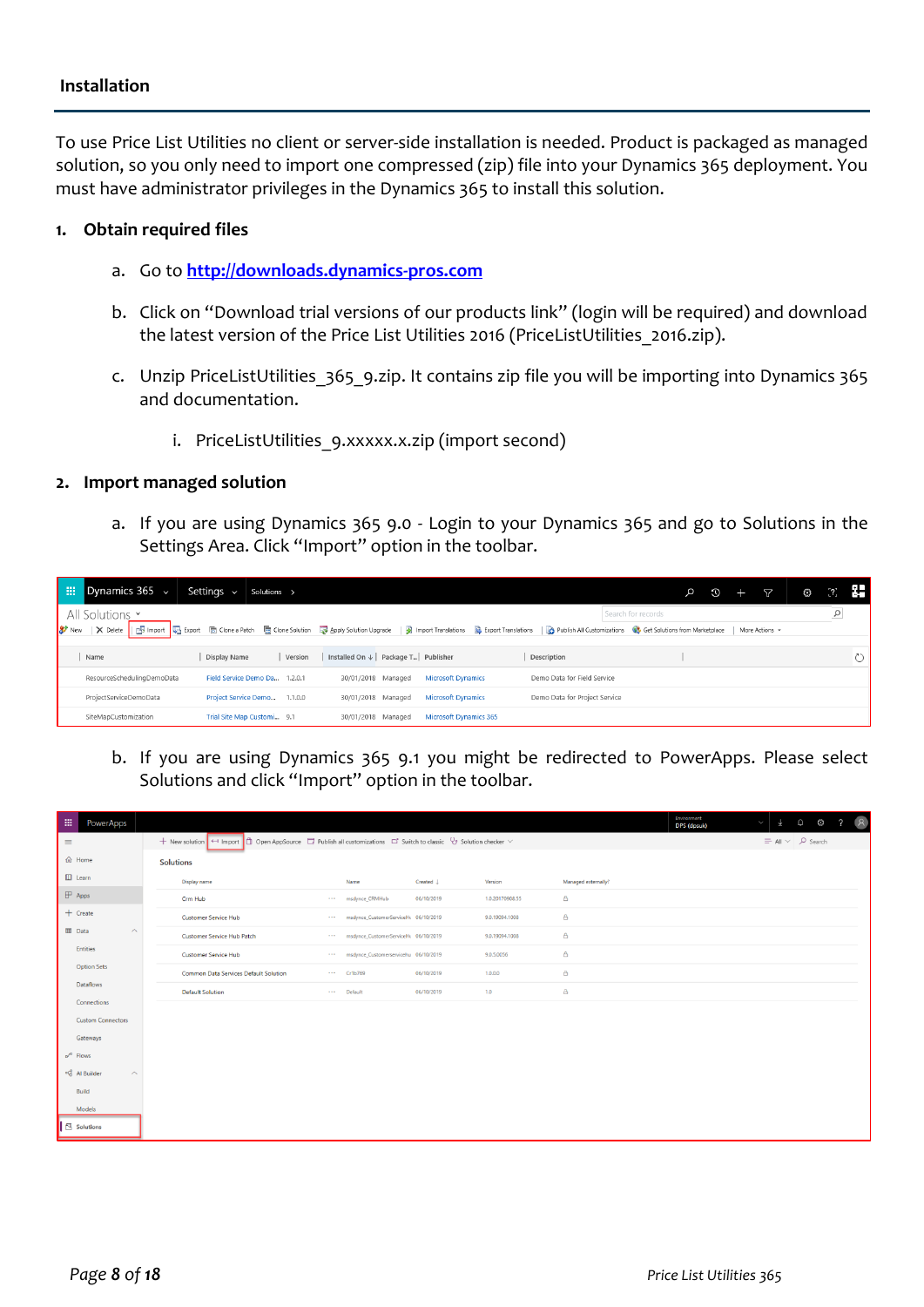c. In the Select Solution Package screen select the **PriceListUtilities\_9.xxxxx.x.zip** file you have downloaded in the previous step. Click "Next".

| <b>Select Solution Package</b>                                                                             |      |        | $②$ Help |
|------------------------------------------------------------------------------------------------------------|------|--------|----------|
| Select the compressed (.zip or .cab) file that contains the solution you want to import and click<br>Next. |      |        |          |
| R:\365\PriceListUtilities\9.0.18033.2\PriceListUtilities_9.0.18033.2.zip                                   |      | Browse |          |
|                                                                                                            |      |        |          |
|                                                                                                            |      |        |          |
|                                                                                                            |      |        |          |
|                                                                                                            |      |        |          |
|                                                                                                            |      |        |          |
|                                                                                                            |      |        |          |
|                                                                                                            |      |        |          |
|                                                                                                            |      |        |          |
|                                                                                                            |      |        |          |
|                                                                                                            |      |        |          |
|                                                                                                            |      |        |          |
|                                                                                                            |      |        |          |
|                                                                                                            |      |        |          |
|                                                                                                            | Back | Next   | Cancel   |

d. Click "Next" in the "Solution Information" screen.

| <b>Solution Information</b>   |                                                                                                                                                                                                                                                                                                  | O Help |
|-------------------------------|--------------------------------------------------------------------------------------------------------------------------------------------------------------------------------------------------------------------------------------------------------------------------------------------------|--------|
| <b>Solution Information</b>   |                                                                                                                                                                                                                                                                                                  |        |
| Name:                         | DPS Price List Utilities                                                                                                                                                                                                                                                                         |        |
| Publisher:                    | Dynamics Professional Solutions Ltd(dynamicsprofessionalsolutionsItd)                                                                                                                                                                                                                            |        |
| Package Type:                 | Managed                                                                                                                                                                                                                                                                                          |        |
| View solution package details |                                                                                                                                                                                                                                                                                                  |        |
|                               |                                                                                                                                                                                                                                                                                                  |        |
|                               |                                                                                                                                                                                                                                                                                                  |        |
|                               |                                                                                                                                                                                                                                                                                                  |        |
|                               |                                                                                                                                                                                                                                                                                                  |        |
|                               |                                                                                                                                                                                                                                                                                                  |        |
|                               |                                                                                                                                                                                                                                                                                                  |        |
|                               |                                                                                                                                                                                                                                                                                                  |        |
|                               |                                                                                                                                                                                                                                                                                                  |        |
|                               |                                                                                                                                                                                                                                                                                                  |        |
|                               | By enabling this command, you consent to share your data with an external system. Data imported from<br>external systems into Microsoft Dynamics 365 are subject to our privacy statement that can be accessed<br>here. Please consult the feature technical documentation for more information. |        |
|                               |                                                                                                                                                                                                                                                                                                  |        |
|                               | Back<br>Next                                                                                                                                                                                                                                                                                     | Cancel |

e. In the "Import Options" screen make sure option "Enable any SDK message processing" is selected.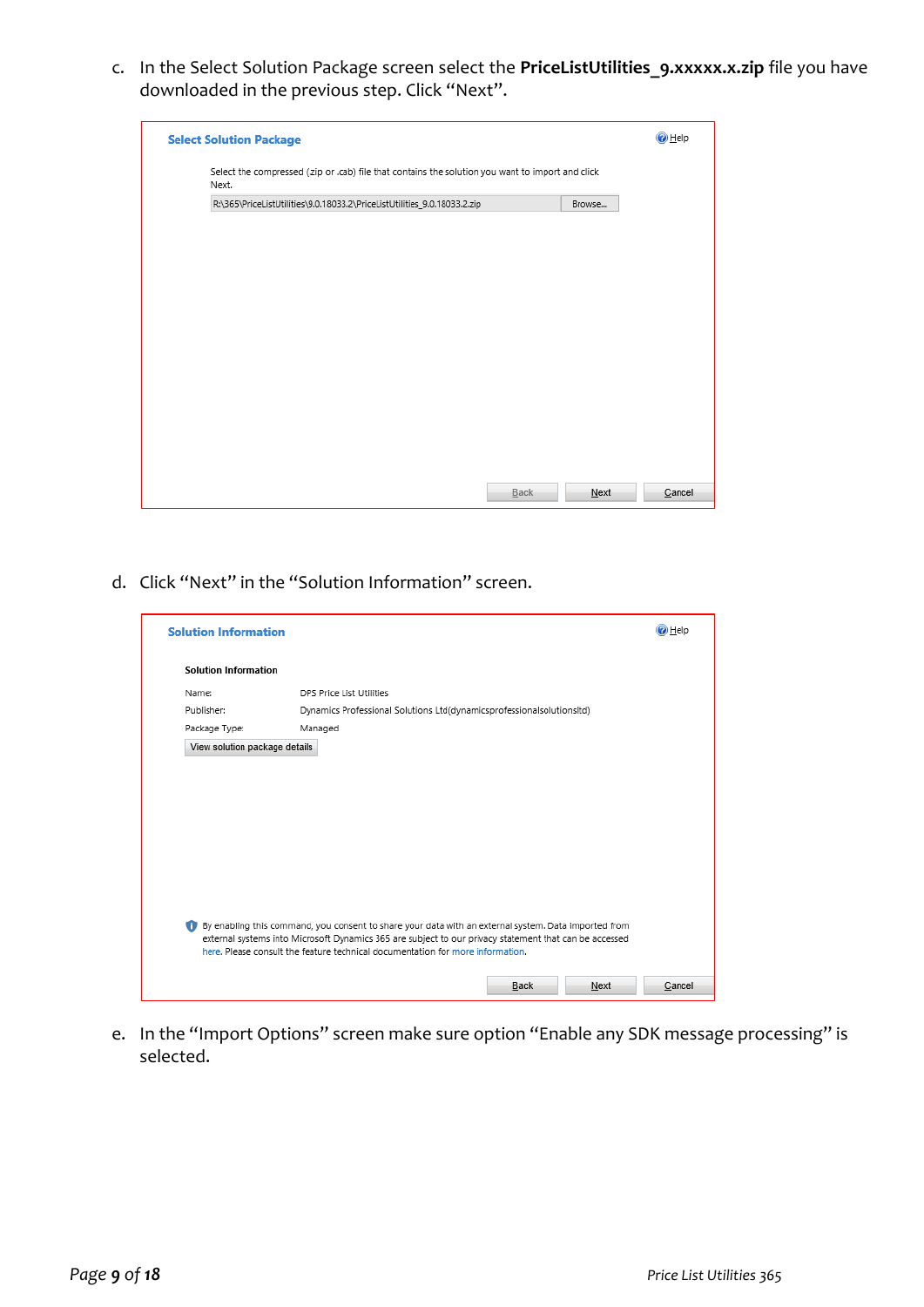|                      | <b>Import Options</b>                                                                                                                                                  | <b>D</b> Help |
|----------------------|------------------------------------------------------------------------------------------------------------------------------------------------------------------------|---------------|
|                      | <b>Post Import Actions</b>                                                                                                                                             |               |
| $\blacktriangledown$ | Enable any SDK message processing steps included in the solution                                                                                                       |               |
|                      | NOTE: New business processes will be in the state that is defined by the solution provider. The state of<br>processes that are already on the system won't be changed. |               |
|                      |                                                                                                                                                                        |               |
|                      |                                                                                                                                                                        |               |
|                      |                                                                                                                                                                        |               |
|                      |                                                                                                                                                                        |               |
|                      |                                                                                                                                                                        |               |
|                      |                                                                                                                                                                        |               |
|                      |                                                                                                                                                                        |               |
|                      |                                                                                                                                                                        |               |
|                      | Back<br>Import                                                                                                                                                         | Cancel        |

f. Importing Solution screen will open, and progress can be monitored. It may take some time to complete the import.

| Importing customizations. Please wait for the operation to<br>complete |
|------------------------------------------------------------------------|
|                                                                        |
|                                                                        |
|                                                                        |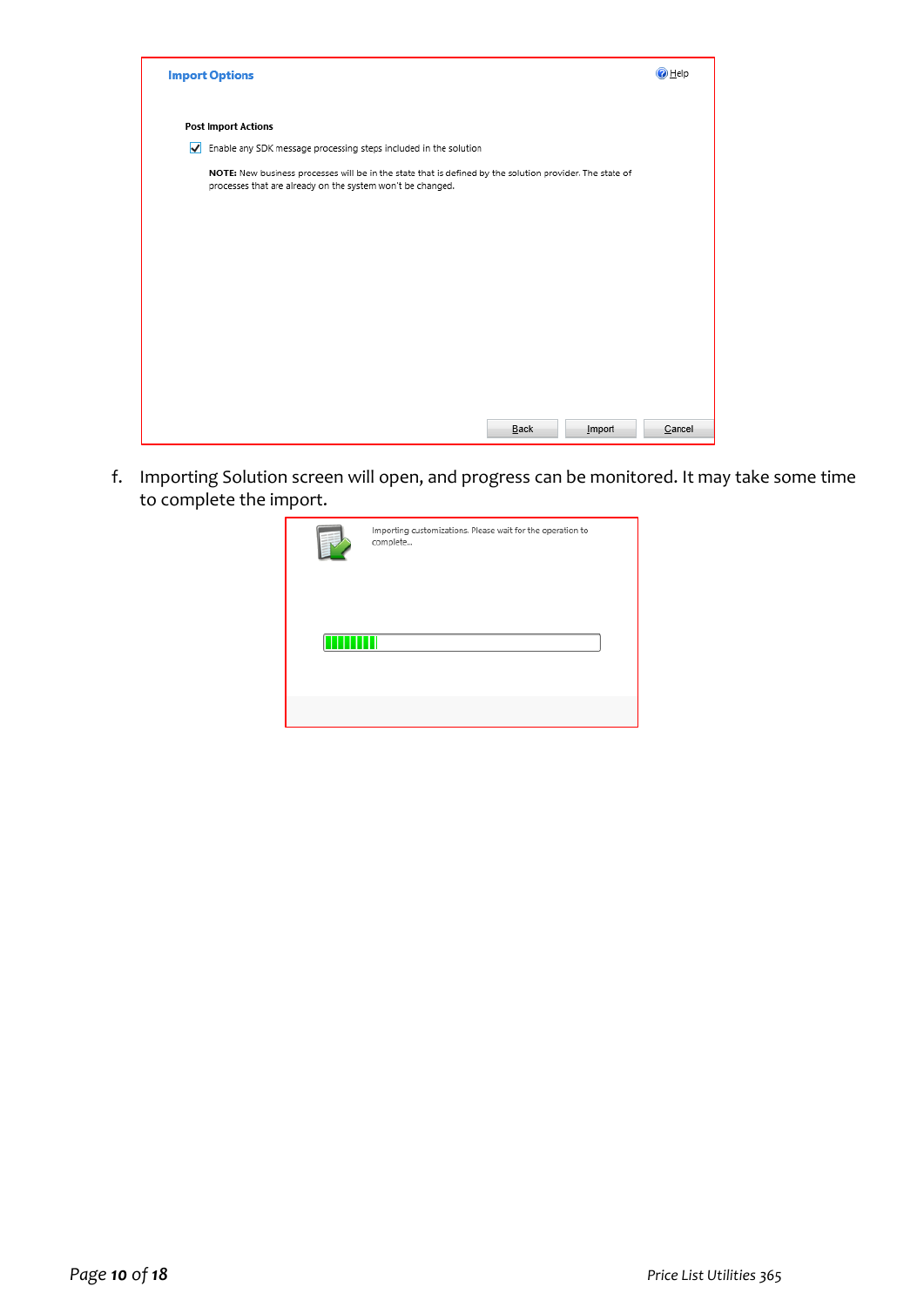g. When system finishes review that process was completed successfully. At this point you can also download a log file.

|                        |               | The import of solution: DPS Price List Utilities completed successfully. |                                 |               |     |
|------------------------|---------------|--------------------------------------------------------------------------|---------------------------------|---------------|-----|
| Date Time $\downarrow$ | Type          | Display Name Name                                                        |                                 | <b>Status</b> |     |
| 16:04:09.34            | Security Role |                                                                          | DPS Price List DPS Price List 最 |               | S∈∧ |
| 16:04:08.96            | Security Role |                                                                          | DPS Price List DPS Price List   |               | Se  |
| 16:04:08.04            | Plugin Assem  | Dps.PriceList                                                            | Dps.PriceList                   | r,            |     |
| 16:04:07.99            | Chart         |                                                                          | product                         | R)            | En  |
| 16:04:07.98            | Chart         |                                                                          | pricelevel                      | r,            | Erv |
| ≺                      |               |                                                                          |                                 |               | ⋗   |
|                        |               |                                                                          |                                 | KI∢<br>Page 1 |     |

h. After that step you should have new managed solutions from Dynamics Professional Solutions Ltd publisher.

| m | Dynamics 365 $\vert \downarrow$                            | Settings $\sim$<br>Solutions >                                                                                                                                                                           | α | $\odot$ | Y | 0 | [2]        | BH 1 |
|---|------------------------------------------------------------|----------------------------------------------------------------------------------------------------------------------------------------------------------------------------------------------------------|---|---------|---|---|------------|------|
|   | All Solutions Y                                            | Search for records                                                                                                                                                                                       |   |         |   |   | $\hbox{O}$ |      |
|   | <b>8</b> <sup>2</sup> New<br>$\times$ Delete $\Box$ Import | Big Export not Conce a Patch not Conce Solution Is Apply Solution Upgrade   A Import Translations S Export Translations   2 Publish All Customizations S Cet Solutions from Marketplace   More Actions - |   |         |   |   |            |      |
|   | Name                                                       | Installed On $\downarrow$ Package T Publisher<br>Display Name<br>Version<br>Description                                                                                                                  |   |         |   |   |            |      |
|   | <b>DPSPriceListUtilities</b>                               | Dynamics Professional Solution Price List Utilities is an add-on for Microsoft Dyn<br><b>DPS Price List Utilities</b><br>9.0.18033.2<br>10/02/2018 Managed                                               |   |         |   |   |            |      |
|   | ResourceSchedulingDemoData                                 | Demo Data for Field Service<br>Field Service Demo Da<br>30/01/2018 Managed<br><b>Microsoft Dynamics</b><br>1,2.0.1                                                                                       |   |         |   |   |            |      |
|   | ProjectServiceDemoData                                     | Demo Data for Project Service<br>Project Service Demo<br><b>Microsoft Dynamics</b><br>1.1.0.0<br>30/01/2018 Managed                                                                                      |   |         |   |   |            |      |
|   | SiteMapCustomization                                       | Trial Site Map Customi 9.1<br><b>Microsoft Dynamics 365</b><br>30/01/2018 Managed                                                                                                                        |   |         |   |   |            |      |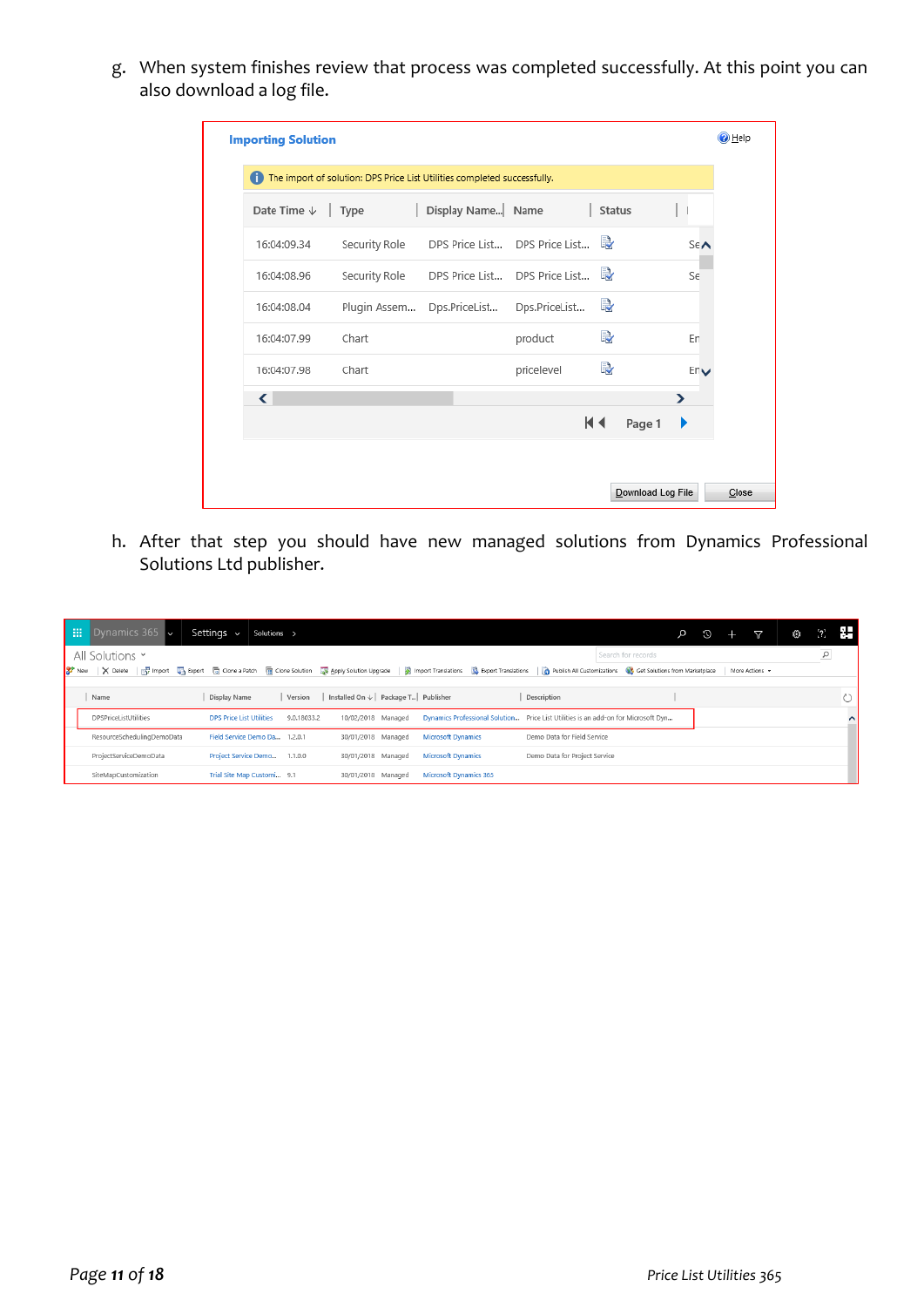DPS Price List Utilities download contains a fully functional version limited to updating 5 records. There are no evaluation licenses for this product.

If you have purchased Price List Utilities product follow below steps to register your product.

#### **1. Login to Dynamics 365 and access Product Catalog in the Settings Area.**

Click on the Price List Utilities button shown in the Ribbon.

| H. |        | Dynamics $365 \sim$                                              | Settings $\sim$ | Product Catalog       |  |                   |          |  |                                                                                                                                                        | Q                  | O | $+$ | $\triangledown$ | $\{\cdot\}$ | $\cdot$      | n de l |
|----|--------|------------------------------------------------------------------|-----------------|-----------------------|--|-------------------|----------|--|--------------------------------------------------------------------------------------------------------------------------------------------------------|--------------------|---|-----|-----------------|-------------|--------------|--------|
|    |        | + NEW <b>m</b> DELETE $\rightarrow$ ∞ EMAIL A LINK $\rightarrow$ |                 |                       |  |                   |          |  | <b>E</b> PRICE LIST UTILITIES <b>D</b> RUN REPORT ▼ <b>EQUENCEL TEMPLATES ▼</b> 电、EXPORT TO EXCEL   ▼ <b>D</b> IMPORT DATA   ▼      CHART PANE ▼   ••• |                    |   |     |                 |             |              |        |
|    |        | → Active Price Lists ×                                           |                 |                       |  |                   |          |  |                                                                                                                                                        | Search for records |   |     |                 |             |              |        |
|    |        | $\Box$ Name $\uparrow$                                           |                 | Currency              |  | <b>Start Date</b> | End Date |  |                                                                                                                                                        |                    |   |     |                 | Y.          |              |        |
|    |        | Clients 2018                                                     |                 | <b>Pound Sterling</b> |  |                   |          |  |                                                                                                                                                        |                    |   |     |                 |             |              |        |
|    | $\Box$ | Partners 2018                                                    |                 | <b>Pound Sterling</b> |  |                   |          |  |                                                                                                                                                        |                    |   |     |                 |             | €            |        |
|    |        | <b>Preferred Reseller</b>                                        |                 | <b>Pound Sterling</b> |  |                   |          |  |                                                                                                                                                        |                    |   |     |                 |             |              |        |
|    |        | Retail                                                           |                 | <b>Pound Sterling</b> |  |                   |          |  |                                                                                                                                                        |                    |   |     |                 |             | $\mathbb{R}$ |        |
|    |        |                                                                  |                 |                       |  |                   |          |  |                                                                                                                                                        |                    |   |     |                 |             | lool         |        |

**2. Welcome to the Price List Utilities 365.**

On the Welcome to the Price List Utilities 2016 screen, click "Next" button

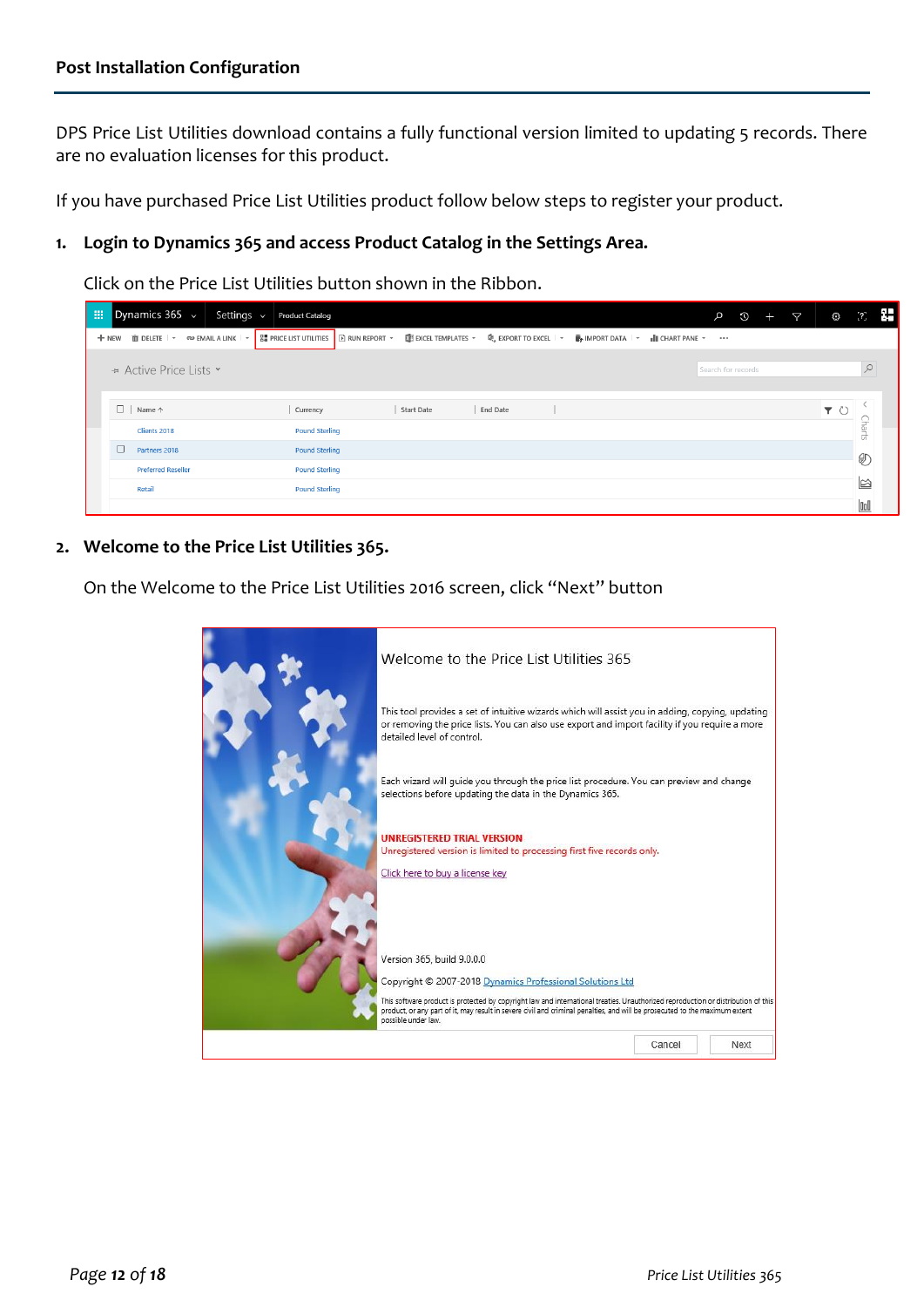**3. On the Registration screen verify that your Organization Name is displayed correctly and enter the license key that was emailed to you.**

| Registration        | Enter your product registration to activate full version of the application.                                                                                                      |      |
|---------------------|-----------------------------------------------------------------------------------------------------------------------------------------------------------------------------------|------|
|                     |                                                                                                                                                                                   |      |
|                     |                                                                                                                                                                                   |      |
| <b>REGISTRATION</b> |                                                                                                                                                                                   |      |
| Organization Name   | <b>■</b> org77377531                                                                                                                                                              |      |
| License Key         | $-$                                                                                                                                                                               |      |
|                     | If you do not enter a valid registration key, the utilities will run in the demo mode.<br>The product will be fully functional, but all operations are limited to 5 records only. |      |
|                     |                                                                                                                                                                                   |      |
|                     |                                                                                                                                                                                   |      |
|                     |                                                                                                                                                                                   |      |
|                     |                                                                                                                                                                                   |      |
|                     |                                                                                                                                                                                   |      |
|                     |                                                                                                                                                                                   |      |
|                     | Cancel<br>Back                                                                                                                                                                    | Next |

#### **Permissions**

After installing Price List Utilities solution two new security roles will be available in your Organization.

- DPS Price List Utilities Administrator
- DPS Price List Utilities User

Assign appropriate roles to your Dynamics 365 users or amend their existing security roles by adding privileges included in ours.

| File                    | Ы<br><b>Exi</b> Save and Close               | 昏         | A-Actions - |         |                            |         |        |                    |               |        |                  |                               |                                       | @ Help + |
|-------------------------|----------------------------------------------|-----------|-------------|---------|----------------------------|---------|--------|--------------------|---------------|--------|------------------|-------------------------------|---------------------------------------|----------|
| $\frac{1}{\frac{1}{2}}$ | Security Role: DPS Price List Utilities User |           |             |         |                            |         |        |                    |               |        |                  |                               | Working on solution: Default Solution |          |
| Details                 | Core Records                                 | Marketing | Sales       | Service | Business Management        |         |        | Service Management | Customization |        | Missing Entities | <b>Business Process Flows</b> | <b>Custom Entities</b>                |          |
| Entity                  |                                              |           | Create      |         | Read                       | Write   | Delete | Append             | Append To     | Assian | Share            |                               |                                       | ∧        |
|                         | DPS Price List Utilities Settings            |           |             |         |                            |         |        |                    |               |        |                  |                               |                                       | ∧        |
|                         |                                              |           |             |         |                            |         |        |                    |               |        |                  |                               |                                       |          |
| File                    | <b>September</b><br>Save and Close           | 냚         | A Actions + |         |                            |         |        |                    |               |        |                  |                               |                                       | O Help + |
| 國                       | Security Role: DPS Price List Utilities User |           |             |         |                            |         |        |                    |               |        |                  |                               | Working on solution: Default Solution |          |
| Details                 | Core Records                                 | Marketing | Sales       | Service | <b>Business Management</b> |         |        | Service Management | Customization |        | Missing Entities | <b>Business Process Flows</b> | Custom Entities                       |          |
| Entity                  |                                              |           | Create      |         | Read                       | Write   | Delete | Append             | Append To     | Assign | Share            |                               |                                       |          |
|                         | DPS Price List Utilities Settings            |           | $\circ$     |         |                            | $\circ$ | O      | $\circ$            | $\circ$       |        |                  |                               |                                       |          |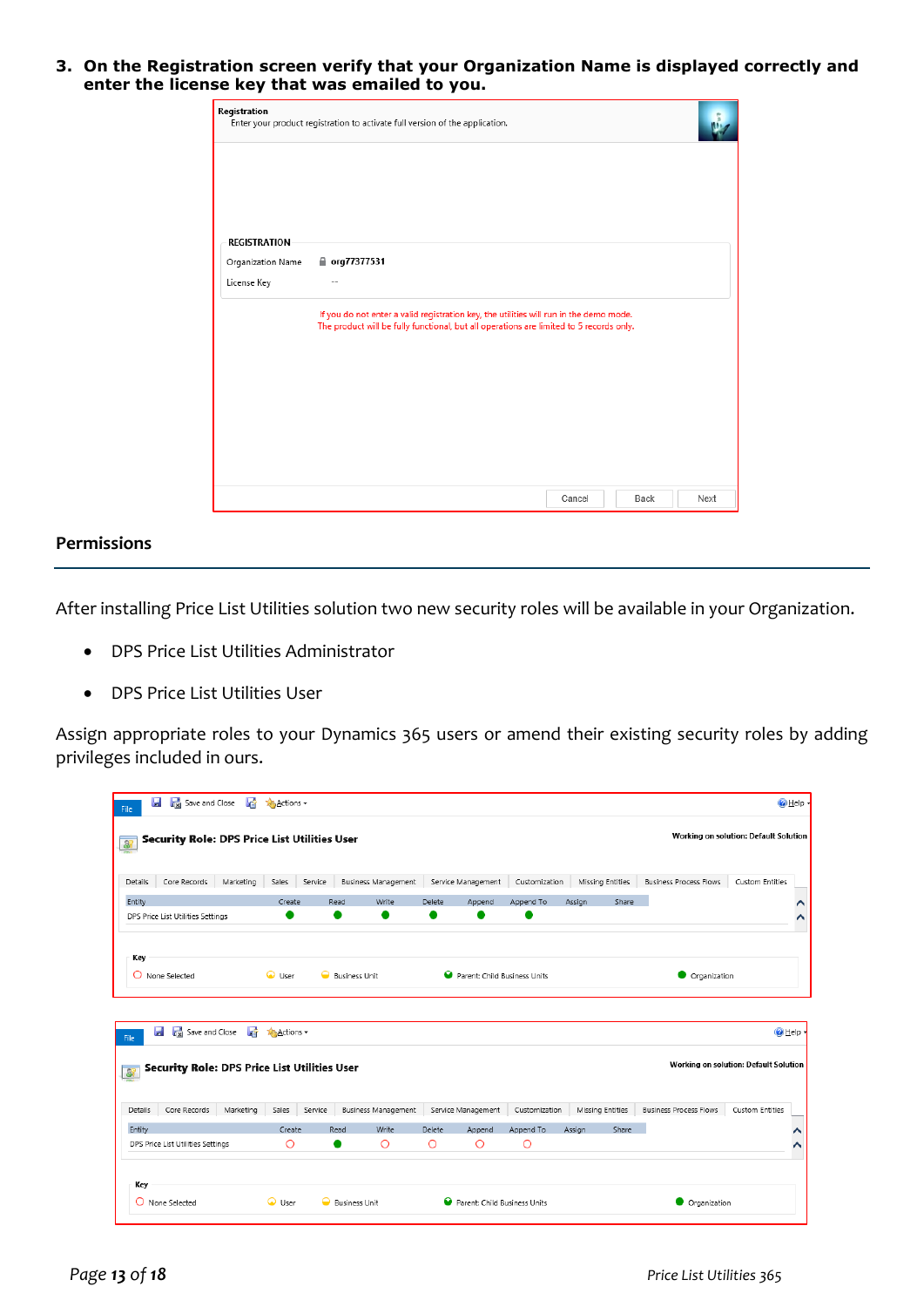#### **1. Login to Dynamics 365 and go to the Solutions in Settings Area.**

Mark the solution you wish to uninstall and click delete button.

| -99                | Dynamics $365 \sim$                                           | Settings $\sim$                                   | Solutions > |                                               |                               |                                                                                                                                                                                                  |                    | $\odot$ | 7 | 8 | [?]        | <b>P.H.</b> |
|--------------------|---------------------------------------------------------------|---------------------------------------------------|-------------|-----------------------------------------------|-------------------------------|--------------------------------------------------------------------------------------------------------------------------------------------------------------------------------------------------|--------------------|---------|---|---|------------|-------------|
| 8 <sup>9</sup> New | All Solutions *<br>d <sub>tin</sub> Import<br>$\times$ Delete |                                                   |             |                                               |                               | 国 Export 面 Clone a Patch ■ Clone Solution 图 Apply Solution Upgrade   副 Import Translations B Export Translations   Devoisin All Customizations W Get Solutions from Marketplace   More Actions + | Search for records |         |   |   | $\hbox{O}$ |             |
|                    | Name                                                          | Display Name                                      | Version     | Installed On $\downarrow$ Package T Publisher |                               | Description                                                                                                                                                                                      |                    |         |   |   |            |             |
| ☑                  | <b>DPSPriceListUtilities</b>                                  | <b>DPS Price List Utilities</b>                   | 9.0.18034.1 | 10/02/2018 Managed                            |                               | Dynamics Professional Solution Price List Utilities is an add-on for Microsoft Dyn                                                                                                               |                    |         |   |   |            | $\sim$      |
|                    |                                                               | ResourceSchedulingD Field Service Demo Da 1.2.0.1 |             | 30/01/2018 Managed                            | <b>Microsoft Dynamics</b>     | Demo Data for Field Service                                                                                                                                                                      |                    |         |   |   |            |             |
|                    |                                                               | ProjectServiceDemoD Project Service Demo 1.1.0.0  |             | 30/01/2018 Managed                            | <b>Microsoft Dynamics</b>     | Demo Data for Project Service                                                                                                                                                                    |                    |         |   |   |            |             |
|                    | SiteMapCustomization                                          | Trial Site Map Customi 9.1                        |             | 30/01/2018 Managed                            | <b>Microsoft Dynamics 365</b> |                                                                                                                                                                                                  |                    |         |   |   |            |             |

#### **2. Confirm Deletion**

Confirm deletion screen will open. Click OK button to delete the solution.

| Uninstall Solution                                                                                                                                                                                                                                                                                        |        |
|-----------------------------------------------------------------------------------------------------------------------------------------------------------------------------------------------------------------------------------------------------------------------------------------------------------|--------|
| Do you want to delete this Solution? You can't undo this action.                                                                                                                                                                                                                                          |        |
|                                                                                                                                                                                                                                                                                                           |        |
| You are deleting a managed solution. The solution and all of its components, including data in the<br>components, will be deleted. This action cannot be undone. This solution might take several minutes to<br>uninstall. You cannot cancel the uninstallation after it starts. Do you want to continue? |        |
| OK                                                                                                                                                                                                                                                                                                        | Cancel |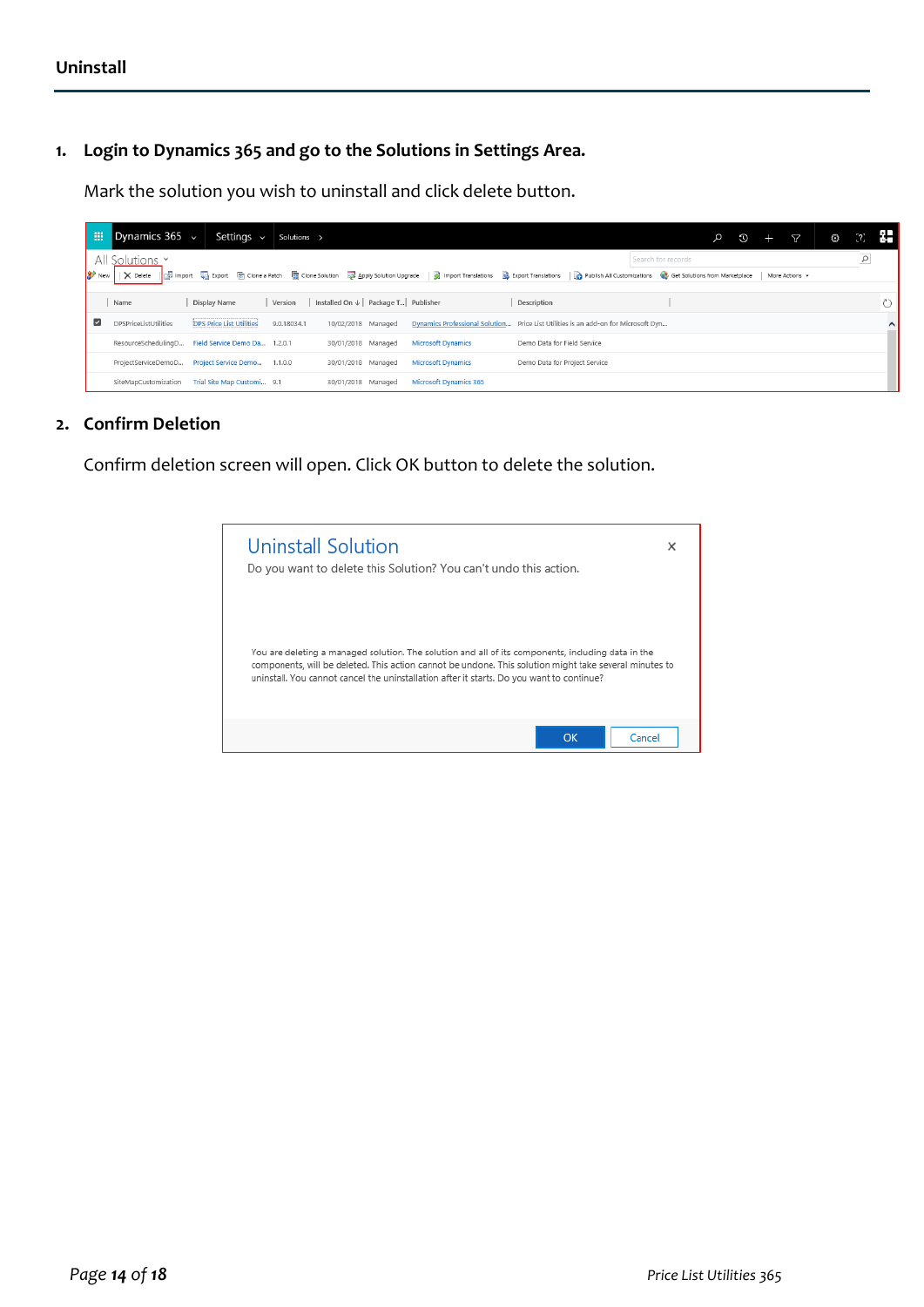All our products are sold with free updates for a main CRM version. This means that when you buy a product for the CRM 2016 you are entitled to receive free updates containing bug fixes and enhancements until new major version of the CRM is released.

#### **1. Download updated solution form DPS website**

#### **2. Import updated solution**

a. Login to your Dynamics 365 and go to Solutions in the Settings Area. Click "Import" option in the toolbar.

| Dynamics 365 $\sim$<br>-99<br>Settings $\sim$<br>Solutions >                                                                                                                                                                                              | ⊙ 28 |        |
|-----------------------------------------------------------------------------------------------------------------------------------------------------------------------------------------------------------------------------------------------------------|------|--------|
| All Solutions *                                                                                                                                                                                                                                           |      |        |
| <sup>2</sup> New   X Delete <sub>B</sub> Import <b>D</b> Export <b>D</b> Clone a Patch D Clone Solution a Apply Solution Upgrade   @ Import Translations B Export Translations   © Publish All Customizations ● Get Solutions from Marketplace   More Act |      |        |
| Installed On ↓   Package T   Publisher<br>Display Name<br>Version<br>Description<br>Name                                                                                                                                                                  |      |        |
| Dynamics Professional Solution Price List Utilities is an add-on for Microsoft Dyn<br>DPSPriceListUtilities<br><b>DPS Price List Utilities</b><br>10/02/2018 Managed<br>9.0.18033.2                                                                       |      | $\sim$ |

- b. In the Select Solution Package screen select the PriceListUtilities 9.xxxxx.x.zip file you have downloaded from our website. Click "Next".
- c. Dynamics 365 will spot that previous version of our solution already exist in your organization and ask for confirmation to process. Click "Next".

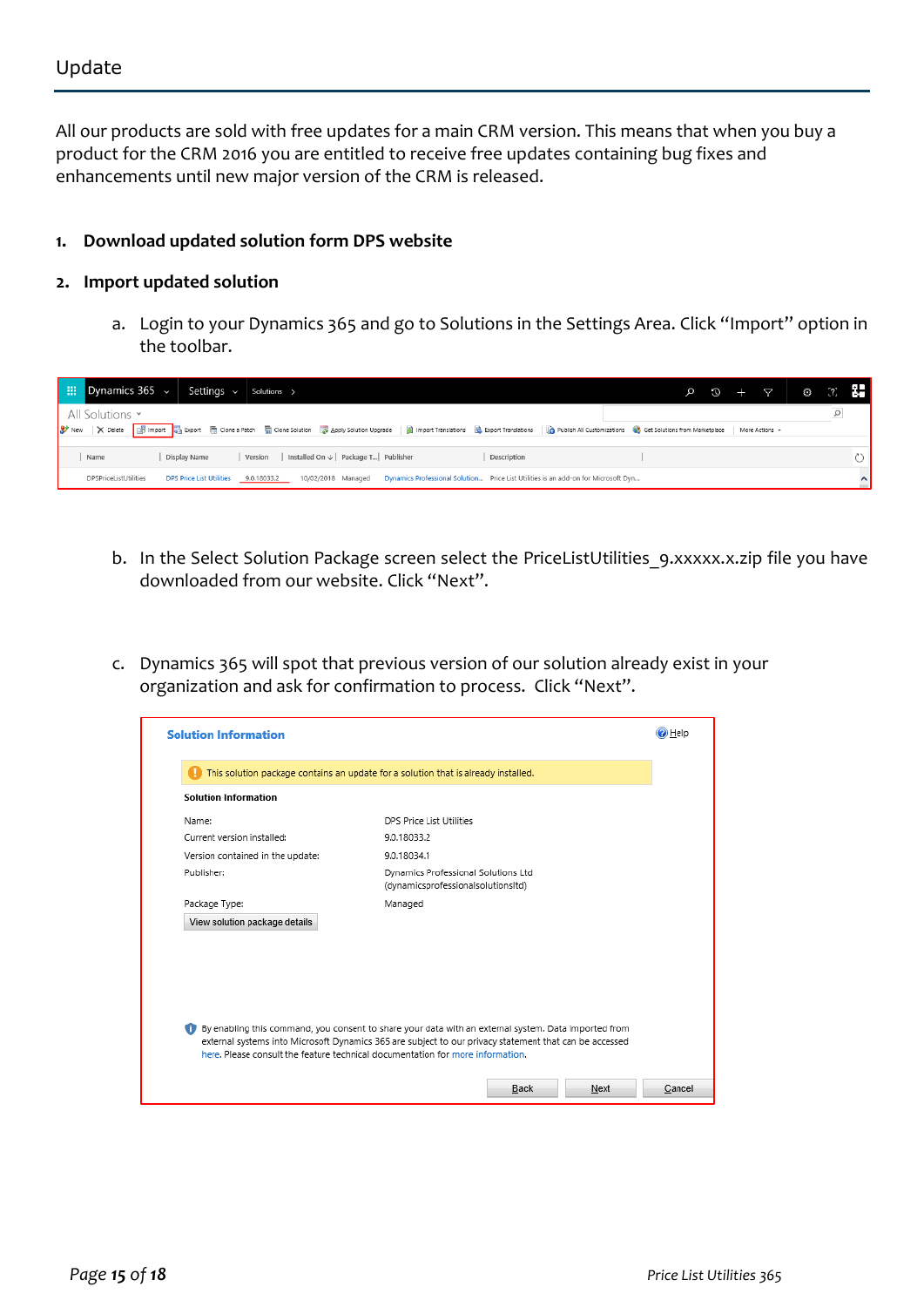d. When a new version of the solution is imported, users are given the option of keeping their own customizations or overwriting them.



e. Importing Solution screen will open where progress can be monitored. It may take some time.

#### **to complete the import.**

| <b>Importing Solution</b> |                                                                                    | $②$ Help |
|---------------------------|------------------------------------------------------------------------------------|----------|
|                           | This solution package contains an update for a solution that is already installed. |          |
|                           | Importing customizations. Please wait for the operation to<br>complete             |          |
|                           |                                                                                    | Close    |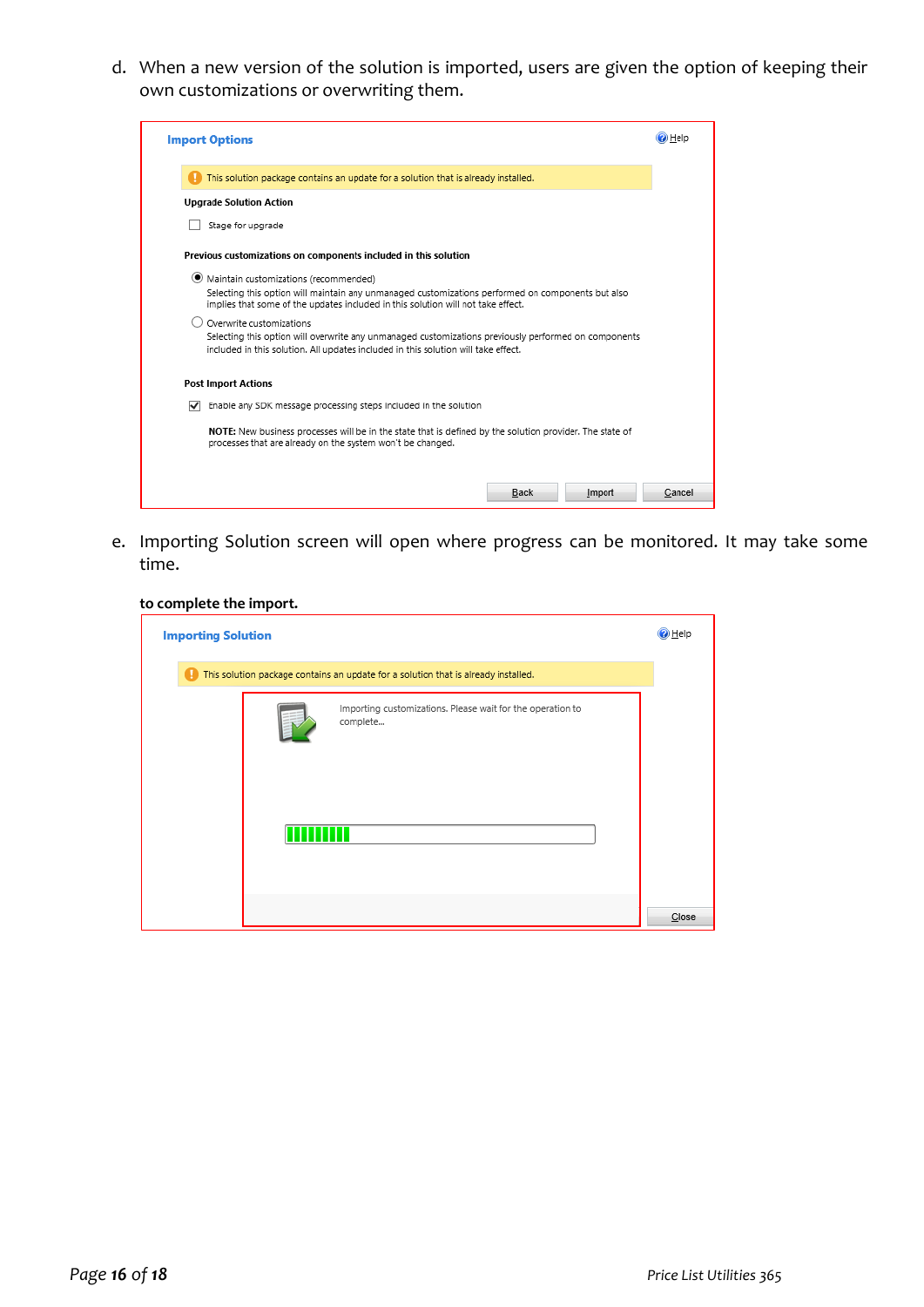Upgrade to new Dynamics 365 version cost 50% of the regular license price and it does not matter which version you are upgrading from. For example, you can upgrade from version 9 to 11 and the cost would be the same, e.g. 50% of the cost of the product version you are upgrading to.

After upgrading your Dynamics 365 instance import updated solution as discussed in Update section of this manual. You will have to provide new registration key for the upgraded product to work.

Alternatively uninstall old solution and import new one.